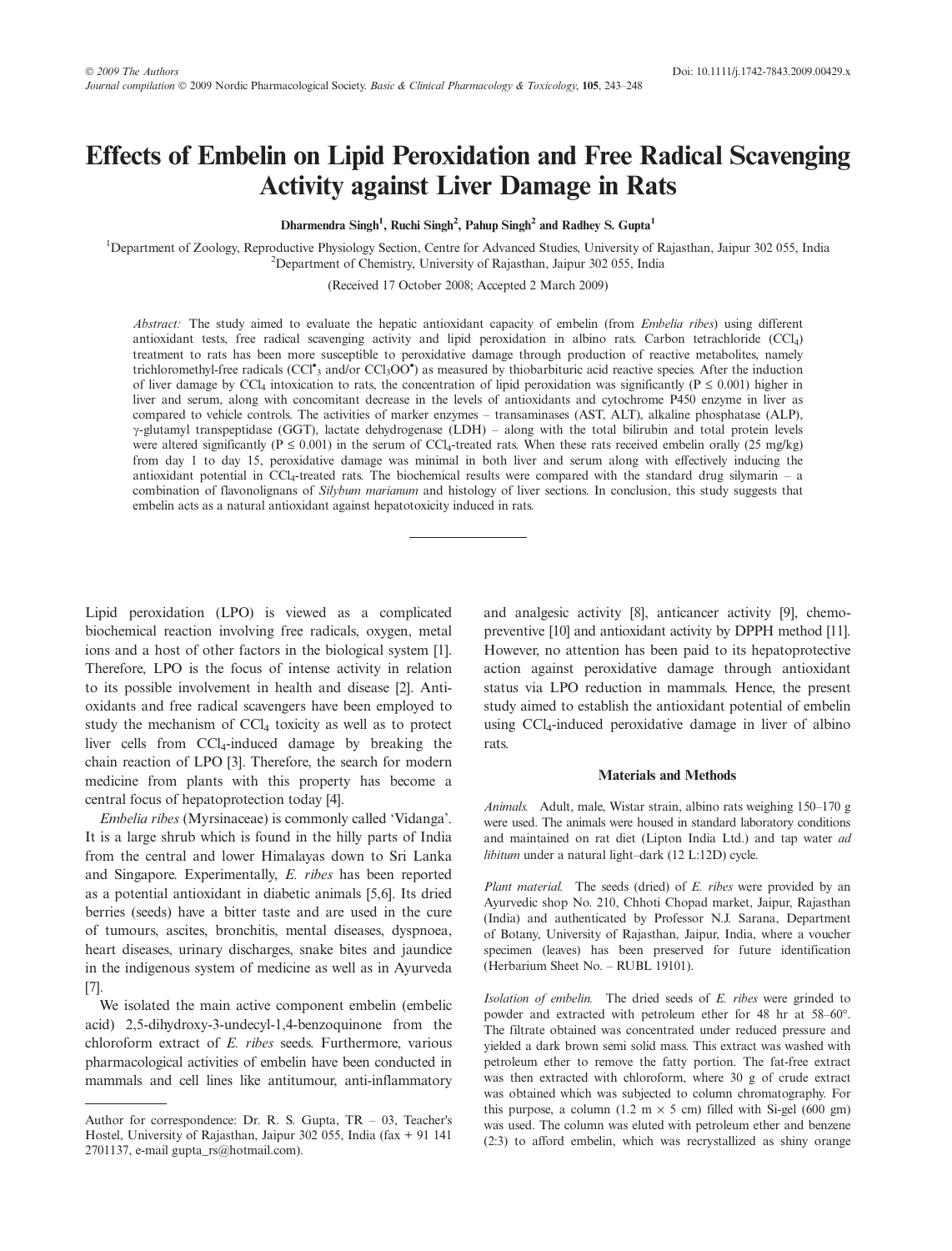crystals at a melting point of 144°. The structure was confirmed by <sup>1</sup>H NMR and mass spectrometric data [12]. In the experimentation, embelin crystals were dissolved in olive oil for oral dosage given to the rats.

Chemicals. All chemicals and reagents used were of analytical grade and obtained from Sigma Chemicals Company (St. Louis, MO). The kits of SGOT, SGPT (batch no. 61105 and 60805),  $\gamma$ -glutamyl transpeptidase (GGT; batch no. 34004) were purchased from Accurex Biomedical Pvt. Ltd., Mumbai, India and lactate dehydrogenase (LDH; lot no. 6854), alkaline phosphatase (ALP; lot no. 7093), total bilirubin (lot no. 6801) and total protein (lot no. 6808) were purchased from Span Diagnostics Ltd., Surat, India. The standard drug silymarin was purchased from German Remedies Ltd., Mumbai.

Behavioural and toxic effects. Embelin was administered to the test groups in graded doses ranging up to 100 mg/kg body weight/day and the rats were observed for any signs of mortality and behavioural disabilities for 15 days afterwards. Its  $LD_{50}$  value was found to be higher than 100 mg/kg body-weight in rats (data not shown). The minimum dose level of embelin viz. 25 mg/kg body weight/day, was used for the further experimentation.

Experimental design. After 7 days of acclimatization, the animals were divided into the following groups of six rats each:

Group I: Vehicle-treated rats were kept on normal diet and served as control.

Group II: Rats were intoxicated with carbon tetrachloride (1 ml/kg body weight once a week, with olive oil, intra-peritoneally, 1:1) for 15 days.

Group III: Rats received oral embelin (25 mg/kg body-weight/day) dissolved in olive oil and  $CCl<sub>4</sub>$  as group II, for 15 days.

Group IV: Rats received oral silymarin (25 mg/kg body-weight/day) dissolved in olive oil and CCl<sub>4</sub> as group II, for 15 days.

Biochemical analysis. Twenty-four hours after last dose delivery, all rats of each treated group were autopsied and blood was collected by cardiac puncture. Serum was separated by centrifugation at  $1327 \times g$  at  $37^{\circ}$  for 20 min. and analysed for AST, ALT (transaminases), ALP, GGT, LDH, total bilirubin and total protein, using diagnostic kits. After the collection of blood, the liver was immediately excised, washed with cold saline, blotted and a part of it was minced and homogenized for superoxide dismutase (SOD) [13], catalase (CAT) [14], reduced glutathione (GSH) [15], glutathione peroxidase (GPx) [16], glutathione-s-transferase (GST) [17], LPO [18] determination. Then, a liver microsomal fraction was prepared [19] and the cytochrome P450 enzyme content in this fraction was measured from a reduced carbon monoxide difference spectrum [20], respectively.

Histology of liver. The liver tissue was dissected out and fixed in 10% formalin, dehydrated in gradual ethanol (50–100%), cleared in xylene and embedded in paraffin wax. Then, it was cut into  $5 \mu m$  sections and stained with haematoxylin–eosin dye for photomicroscopic observations of hepatocytes of treated groups through light microscopy.

Ethical aspects. The study was approved by the ethical committee of the University Department of Zoology, Jaipur, India. Indian National Science Academy, New Delhi, (INSA, 2000) guidelines were followed for maintenance and use of the experimental animals.

Statistical analysis. Statistical analysis was performed using oneway ANOVA followed by Student's t-test. The values are mean  $\pm$  S.E. for six rats in each group. A single P value  $\leq 0.001$  was considered significant.



Fig. 1. Photomicrograph of control rat liver section showing wellbrought central vein, hepatic cells with preserved cytoplasm and prominent nucleus at haematoxylin and eosin  $\times 100$ .

### **Results**

The results of biochemical parameters revealed that the administration of CCl<sub>4</sub> to rats caused significant ( $P \le 0.001$ ) peroxidative damage as evidenced by marker enzymes and antioxidant defence system through liver and serum contents (tables 1 and 2 and figs 1–4).

Rats treated with CCl<sub>4</sub>, developed a significant ( $P \le 0.001$ ) elevation of LPO in both liver and serum contents (tables 1 and 2). In contrast, treatment with embelin (25 mg/kg) and silymarin (25 mg/kg) showed a significant ( $P \le 0.001$ ) lowering effect on CCl4-induced elevation of LPO in both liver and serum contents (tables 1 and 2). The depletion of LPO by embelin was statistically similar in nature with the standard drug silymarin.

Table 1 depicts that the activities of hepatic antioxidants such as SOD, CAT, GSH, GPx, GST and enzyme – cytochrome



Fig. 2. Photomicrograph of rat liver section with  $CCl<sub>4</sub>$  treatment showing marked steatosis of the hepatocytes with ballooning degeneration and distended portal vein, mild periportal fibrosis and necrosis at haematoxylin and eosin  $\times$ 100.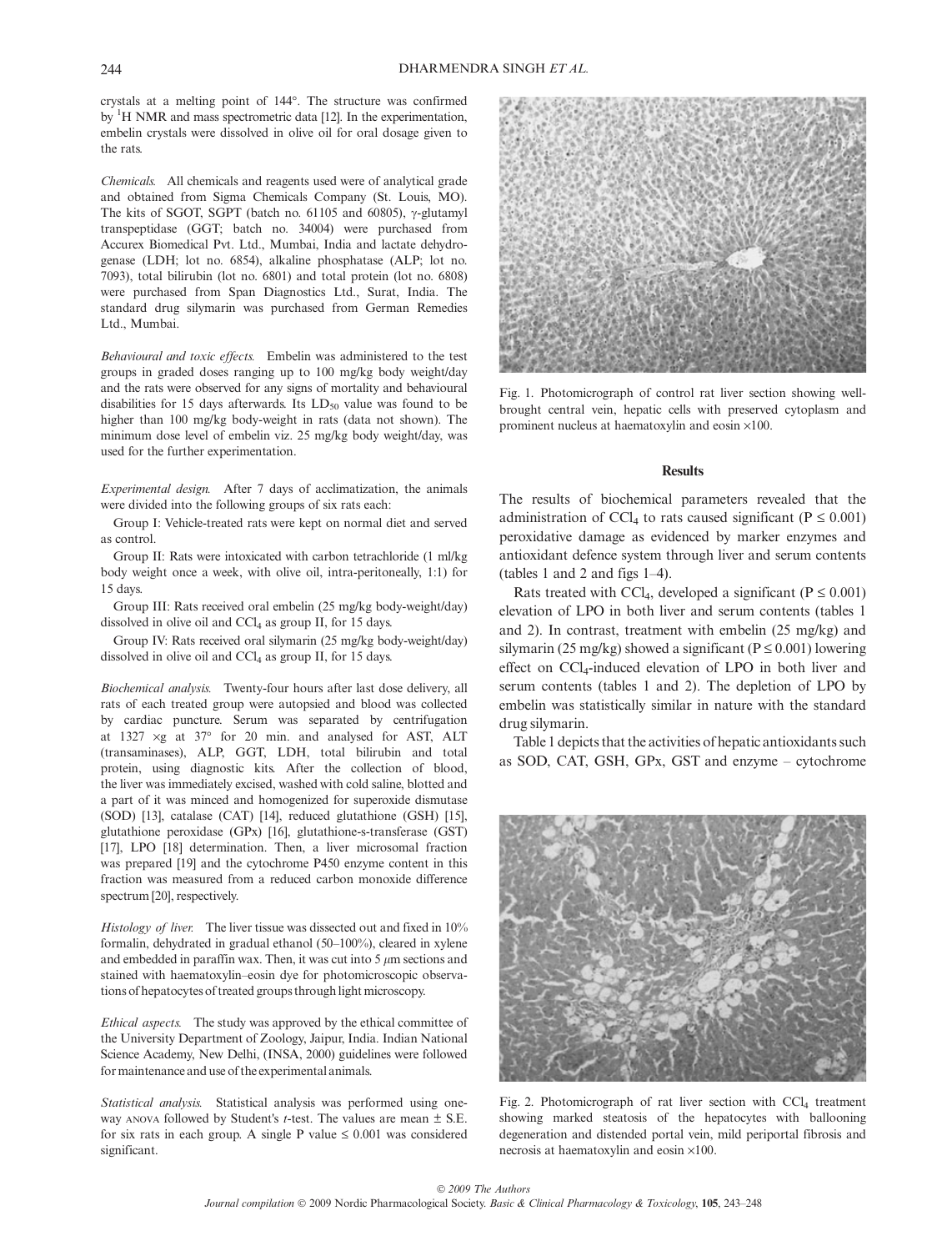

Fig. 3. Photomicrograph of rat liver section of  $CCl_4$  + Embelin (25 mg/kg b. wt), showing moderately brought central vein, hepatic cells with preserved cytoplasm and prominent nucleus at haematoxylin and eosin  $\times100$ .

P450 were declined significantly (P  $\leq$  0.001) upon CCl<sub>4</sub> administration alone to rats (group II) when compared with group I (vehicle control). Oral administration of embelin as well as silymarin, at the dose of 25 mg/kg, showed a significant  $(P \le 0.001)$  elevating effect on CCl<sub>4</sub>-induced depleted levels of hepatic antioxidants (groups III and IV). The amelioration of hepatic oxidative damage by embelin at the dose of 25 mg/kg was statistically significant and showed equal protection as good as silymarin (25 mg/kg).

After carbon tetrachloride induction to rats, a significant  $(P \le 0.001)$  elevation in serum enzymatic activities of AST, ALT, ALP, LDH, GGT and total bilirubin along with concurrent decline in totalHH protein levels was shown in group II when compared with vehicle-treated controls (group I). In contrast, treatment with embelin and silymarin showed restoring effect on CCl4-induced alterations in serum



Fig. 4. Photomicrograph of rat liver section of  $CCl_4$  + Silymarin (25 mg/kg b. wt), showing considerable reduction in necrosis and fatty changes with pyknotic nuclei and cytoplasmic clearing at haematoxylin and eosin  $\times$ 100.

 $2.53 \pm 0.12^{\dagger}$ , NS 11.68 ± 0.32°, NS 61.21 ± 2.12†, NS 6.30 ± 0.34°, NS 6.30 ± 0.34°, NS 6.30 ± 0.34°, NS 4.82 ± 0.34°, NS 2.53 ± 0.34°, NS 2.53 ± 0.12°, NS 4.82 ± 0.34°, NS 2.53 ± 0.12°, NS 4.82 ± 0.34°, NS 4.82 ± 0.34°, NS 4.82 ± 0.34°, N PO (n mole LPO (n mole  $1.92 \pm 0.08$  $5.21 \pm 0.19$ <sup>\*</sup> 5.82  $\pm$  0.16\* 3.61  $\pm$  1.98\* 3.42  $\pm$  0.13\* 3.42  $\pm$  0.13\* 3.42  $\pm$  0.26\* 2.08  $\pm$  0.14\* 5.21  $\pm$  0.19\*  $3.08 \pm 0.10^{4}$  $10.12 \pm 0.22^{\dagger}$  56.21  $\pm 2.32^{\dagger}$  4.93  $\pm 0.32^{\dagger}$  12.79  $\pm 0.38^{\dagger}$  5.78  $\pm 0.42^{\dagger}$  4.10  $\pm 0.12^{\dagger}$  3.08  $\pm 0.10^{\dagger}$ 12.28 ± 0.44 65.32 ± 2.87 5.22 ± 0.27 5.39 ± 0.26 8.59 ± 0.85 5.22 ± 0.18 1.92 ± 0.08 MDA/mg protein)  $4.89 \pm 0.15^{\dagger}$ , NS  $4.10 \pm 0.12^{\dagger}$  $5.22 \pm 0.18$  $2.08 \pm 0.14*$ Cytochrome-Cytochromein mole/mg (n mole/mg P-450 protein)  $7.12 \pm 0.24^{\dagger}$ , NS ormed/min/mg formed/min/mg GST (n mole GST (n mole  $6.78 \pm 0.42^{\dagger}$ CDNB-GSH CDNB-GSH  $8.59 \pm 0.85$  $3.42 \pm 0.26$ <sup>\*</sup> conjugate protein)  $14.82 \pm 0.28^{\dagger}$ . NS min/mg protein) NADPH min/mg protein)  $8.42 \pm 0.19*$  $15.39 \pm 0.26$  $12.79 \pm 0.38^{\dagger}$ GPx (n mole consumed/ consumed/  $6.30 \pm 0.34^{\dagger}$ , NS mole/g tissue) mole/g tissue)  $2.32 \pm 0.13*$  $5.22 \pm 0.27$  $4.93 \pm 0.32^{\dagger}$ GSH (n  $2^{\Omega_2}$  consumed/ 61.21  $\pm$  2.12<sup> $\dagger$ , NS</sup> min/mg protein) min/mg protein)  $CAT$  ( $\mu$  mole  $36.10 \pm 1.98$ <sup>\*</sup>  $56.21 \pm 2.32^{\dagger}$  $CAT (\mu$  mole  $65.32 \pm 2.87$ Q<br>H 11.68  $\pm$  0.32<sup>†</sup>, NS  $5.82 \pm 0.16*$  $12.28 \pm 0.44$  $10.12 \pm 0.22^{\dagger}$  $\frac{1}{6}$  $\mu$  mole/mg  $(\mu$  mole/mg protein) SOD  $\rm \dot{P} \leq 0.001$  Group III and IV compared to Group II. Levels of significance: Data are mean € S.E.M. (n  $*P \leq 0.001$  Group II compared to Group I.  $*P \leq 0.001$  Group II compared to Group I. week with olive oil, 1:1) Group II week with olive oil, 1:1) Group II Group I<br>CCl<sub>4</sub> (1 ml/kg b. wt, ip, once a  $CCl<sub>4</sub> + Silymarin$  (25 mg/kg b. CCl4 (1 ml/kg b. wt, ip, once a CCl4 + Silymarin (25 mg/kg b. CCl<sub>4</sub> + Embelin (25 mg/kg b. CCl4 + Embelin (25 mg/kg b. wt/day, orally) Group III wt/day, orally) Group III wt/day, orally) Group IV wt/day, orally) Group IV Control (vehicle treated) Control (vehicle treated) Treatment design Treatment design

Effects of embelin and silymarin against oxidative damage in rats through liver parameters. Effects of embelin and silymarin against oxidative damage in rats through liver parameters.

NS, non-significant Group IV compared to Group III.

NS, non-significant Group IV compared to Group III

£ 0.001 Group III and IV compared to Group II.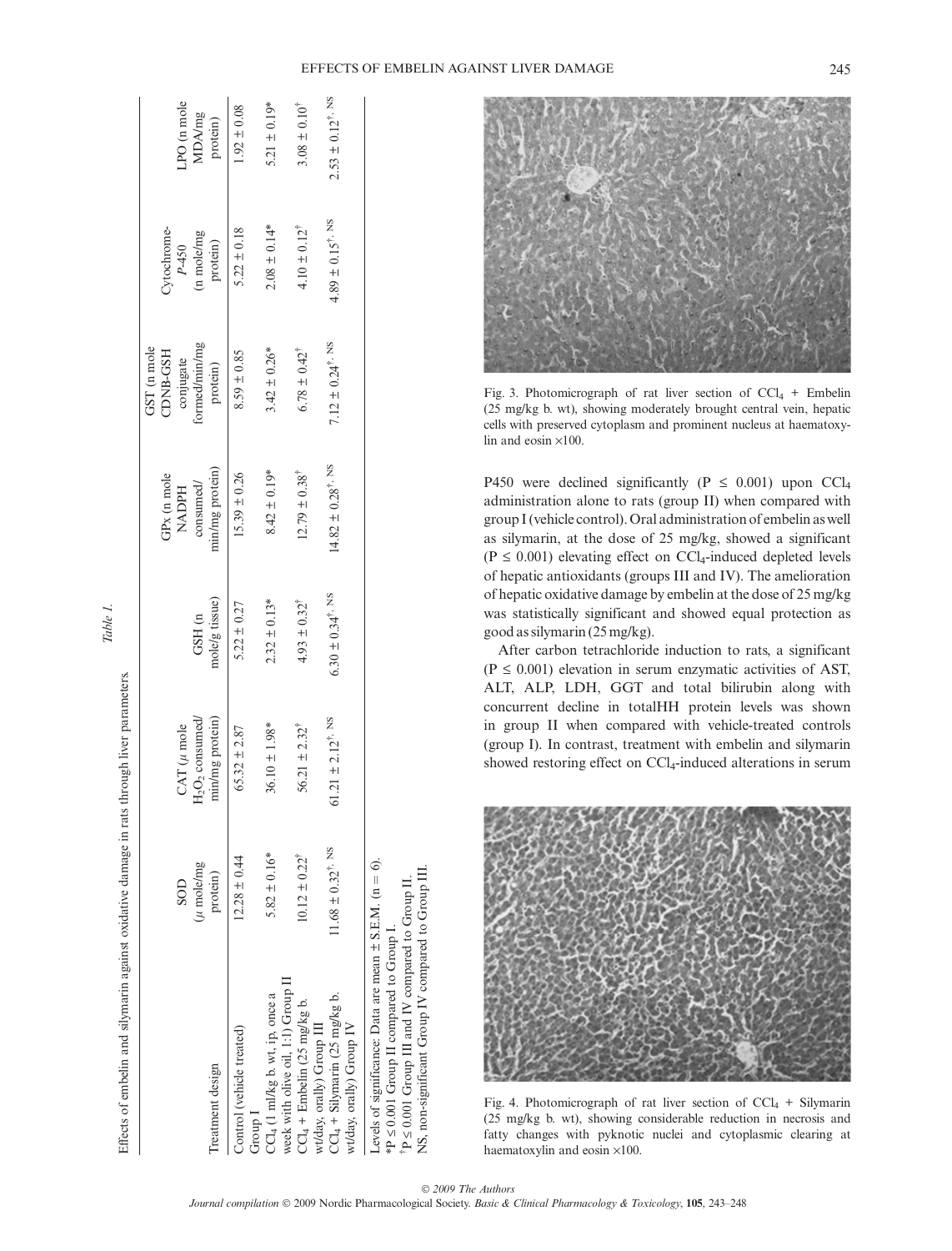| Treatment design                                                                 | SGOT (IUI)                              | SGPT ((IU/I))                                           | ALP (KAU)                             | GGT (IUI))                           | LDH (IUI)                             | Total bilirubin<br>$\left(\mathrm{mg}/100\mathrm{~m}\right)$ | Total protein<br>(gm/dl)            | LPO (n mole<br>MDA/mg<br>proteins)  |
|----------------------------------------------------------------------------------|-----------------------------------------|---------------------------------------------------------|---------------------------------------|--------------------------------------|---------------------------------------|--------------------------------------------------------------|-------------------------------------|-------------------------------------|
| Control (vehicle treated) Group I<br>CCl <sub>4</sub> (1 ml/kg b. wt, ip, once a | $206.14 \pm 3.87*$<br>$128.21 \pm 2.10$ | $187.27 \pm 3.09*$<br>$108.32 \pm 2.88$                 | $35.10 \pm 1.59*$<br>$21.30 \pm 1.45$ | $28.16 \pm 1.42*$<br>$9.52 \pm 0.93$ | $42.22 \pm 2.85*$<br>84.15 $\pm$ 2.57 | $1.79 \pm 0.10*$<br>$0.85 \pm 0.06$                          | $3.14 \pm 0.17*$<br>$6.21 \pm 0.24$ | $8.12 \pm 0.61*$<br>$2.45 \pm 0.22$ |
| week with olive oil, 1:1) Group II<br>$CCl_4$ + Embelin (25 mg/kg b.             | $141.15 \pm 2.42^{\dagger}$             | $129.32 \pm 2.89$ <sup>T</sup>                          | $25.15 \pm 1.18^{\dagger}$            | $17.14 \pm 1.17^{\dagger}$           | $108.23 \pm 2.33^{\dagger}$           | $1.04 \pm 0.09^{\dagger}$                                    | $5.39 \pm 0.19^{\dagger}$           | $4.02 \pm 0.29$ <sup>T</sup>        |
| $CCl_4 +$ Silymarin (25 mg/kg b.<br>vt/day, orally) Group III                    |                                         | $120.21 \pm 2.88^{17}$ $119.18 \pm 1.43^{\dagger}$ . NS | $23.85 \pm 0.66^{\dagger}$ , NS       | $12.30 \pm 1.28^{\dagger}$ , NS      | $95.10 \pm 1.52$ <sup>††</sup>        | $0.92 \pm 0.08^{\dagger}$ , NS                               | $6.88 \pm 0.23$ <sup>††</sup>       | $3.08 \pm 0.17^{\dagger}$ . NS      |
| wt/day, orally) Group IV                                                         |                                         |                                                         |                                       |                                      |                                       |                                                              |                                     |                                     |
| Levels of significance: Data are mean $\pm$ S.E.M. (n = 6).                      |                                         |                                                         |                                       |                                      |                                       |                                                              |                                     |                                     |

Table 2.

Effects of embelin and silymarin against oxidative damage in rats through serum parameters.

Effects of embelin and silymarin against oxidative damage in rats through serum parameters

levels of treated rats in groups III and IV (table 2). The restoration of enzymatic activities by embelin (group III) as well as silymarin (group IV) were significantly ( $P \le 0.001$ ) similar against  $\text{CCl}_4$ -induced alterations in serum levels of treated groups.

A histopathological study of liver in CCl<sub>4</sub>-treated rats showed a lot of vacuoles in the size changing from small to large, mononuclear cell infiltration, picnotic nuclei, the rupturing in the endothelium of some central vein in group II (fig. 2) compared with group I (fig. 1). The rats treated with embelin as well as silymarin at the dose of 25 mg/kg along with CCl4, showed signs of significant protection against CCl4 toxicity through considerable extent as evident from formation of normal hepatic cords and absence of necrosis and vacuoles in liver histology in groups III and IV (figs 3 and 4).

#### **Discussion**

Peroxidative damage by  $CCl<sub>4</sub>$  is the result of reductive dehalogenation, which is catalysed by P450 and forms the highly reactive trichloromethyl-free radical CCl<sup>•</sup><sub>3</sub>. This then readily interacts with molecular oxygen to form the trichloromethyl peroxy radical CCl<sub>3</sub>OO<sup>\*</sup>. Both radicals are capable of binding to proteins or lipids or of abstracting a hydrogen atom from an unsaturated lipid, which initiates LPO and liver damage and plays a significant role in the pathogenesis of diseases [21].

LPO damages cellular functions by compromising membrane function and by covalent binding to reactive intermediates formed during the  $\text{CCl}_4$  intoxication [22]. Gupta et al. [23] have suggested that injured hepatic cells produce a substantial amount of hydrogen peroxide and reactive oxygen metabolites that are released into the circulation. Therefore, the increased susceptibility of serum and liver of CCl4-treated rats could be due to the production of reactive oxygen metabolites during the metabolism of CCl4. Treatment with embelin offered protection through attenuation of LPO and decreased production of free-radical derivatives, as evident from the decreased levels of serum TBARS. Thus, embelin offered protection to cells against oxidative stress by scavenging free radicals. Silymarin also significantly reduced LPO by its ability to inhibit oxidative damage [24].

The inhibitory effect of  $CCl<sub>4</sub>$  on cytochrome P450 level was also compensated by embelin as well as silymarin as it effectively neutralises the free radicals by making more water soluble substances and improving the protein synthesis in mammalian hepatocytes [3,25]. Although, cytochrome P450 is a haemoprotein and a host of enzymes that use iron to oxidise things and metabolise thousands of endogenous and exogenous compounds to dispose of potentially harmful substances by making them more water soluble [26]. Enzyme inhibition generally involves competition with toxicant for enzyme binding sites during toxins removal  $[27]$ . CCl<sub>4</sub>induced hepatotoxicity is one of the best documented cases for the participation of CYP2E1 in a toxicologically important

‡ P P

 $*P \leq 0.001$  Group II compared to Group I. £ 0.001 Group III and IV compared to Group II.

 $P \le 0.001$ ; NS

 $=$  non-significant Group IV compared to Group III non-significant Group IV compared to Group III.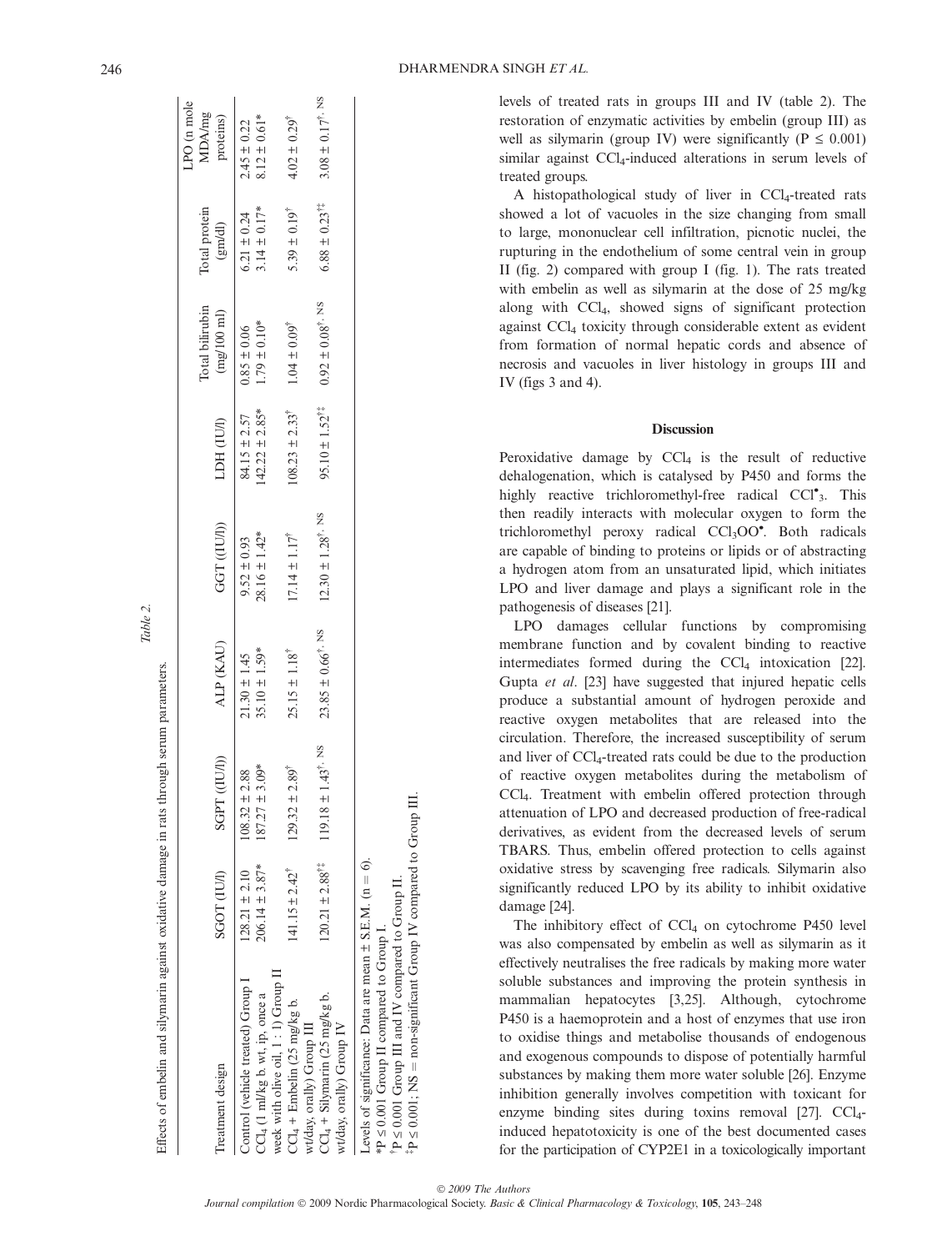reductive reaction. The reductive reactions of the enzyme could be important for LPO [28].

During hepatic injury, superoxide radicals generate at the site of damage and modulate SOD and CAT, resulting in the loss of activity and accumulation of superoxide radical, which damages liver. Decreased CAT activity is linked to exhaustion of the enzyme as a result of oxidative stress caused by CCl4. Reduction in hepatic GSH and decreased  $GPx$  activity in  $CCl_4$ -treated rats also observed in this study indicates the damage of hepatic cells. Administration of embelin as well as silymarin at the dose of 25 mg/kg significantly promoted the SOD and CAT activities and also converted the GSSG (oxidized glutathione) into GSH by the reactivation of hepatic glutathione reductase enzyme, with concomitant reversal of GPx activity to near normal level due to antioxidant potential by detoxifying the endogenous metabolic peroxides after  $CCl<sub>4</sub>$  injury in the liver of treated rats. The SOD, CAT and GPx activities with GSH concentration of the embelin-treated groups are in accordance with the report of Raja et al. [29]. GST plays a physiological role in initiating the detoxification of potential alkylating agents. However,  $CCl<sub>4</sub>$  alters the hepatic GST activity [30]. The GST level was significantly reduced in CCl4-treated rats and upward reversal was observed after embelin (25 mg/kg) as well as silymarin (25 mg/kg) treatment. This may be attributed to a direct action of embelin on the hepatic GST activation.

The extent of hepatocellular damage by  $CCl<sub>4</sub>$  is assessed through most sensitive serum markers employed in the diagnosis in liver diseases [31]. Because of this, a variety of enzymes normally located on the cytosol are released into the blood stream [32]. In the assessment of hepatocellular damage, AST and ALT are widely used [33]. High levels of AST indicate that the liver damage might be due to toxicant induction as well as cardiac infection and muscle injury. Therefore, ALT is more specific to the liver and is thus a better parameter for detecting hepatocellular injury [34]. Increases in the serum level of ALP are due to increased synthesis in presence of increasing biliary pressure [35]. The measurement of GGT has been claimed to be an extremely sensitive test and marker of  $CCl<sub>4</sub>$ -induced hepatocellular damage [36].  $CCl<sub>4</sub>$  intoxication also has been linked with altered liver metabolism and liver damage, with leakage of cytoplasmic liver enzyme GGT into the blood stream [3]. LDH, a cytosolic enzyme is involved in biochemical regulation reaction of the body tissues and fluids. An elevation of LDH in the serum may indicate a shift towards anaerobiosis resulting in enhanced production of lactic acid, which may be a cause for the convulsions [37].

Oral treatment with embelin and silymarin attenuated these increased enzyme activities produced by  $CCl<sub>4</sub>$  and a subsequent recovery towards normalization of these enzymes strongly suggests the possibility of embelin and silymarin being able to improve the condition of hepatocytes so as to cause accelerated regeneration of parenchymal cells, thus protecting against membrane fragility and decreasing the leakage of marker enzymes into the circulation. Stabilization of serum-total bilirubin and total protein levels through the administration of embelin and silymarin to rats is further a clear indication of the improvement of functional status of the hepatic cells [38].

The hepatic antioxidant potential of embelin might be attributed to the presence of hydroxyl group at the ortho position. The o-hydroxyl group, because of its resonance property, easily donates e<sup>†</sup> to free radicals and effectively neutralises them. Also, the presence of a hydroxyl group in the ortho position increases its antioxidant potential through intermolecular hydrogen bonding involving the –SH group of non-protein thiols and enzymes resulting in the restoration of the antioxidant system against peroxidative damage in liver tissue.

These findings were further confirmed by a comparative histoarchitectural examination of the liver sections from different groups of treated rats. CCl<sub>4</sub>-treated rats may potentiate focal hepatocyte damage and degeneration (fig. 2). It is provoked by the increased production of a highly reactive intermediate of CCl<sub>4</sub> like trichloromethylfree radical, which is normally detoxified by endogenous glutathione and enzymatic antioxidants but in excess it may deplete glutathione stores and the status of other antioxidants, allowing the reactive intermediate to react with and destroy the hepatic cells [39]. Due to embelin (25 mg/kg) treatment in CCl<sub>4</sub>-treated rats, all these changes were very much reduced histopathologically. Therefore, the increased levels of GSH and other enzymatic antioxidant activities would be important in the protection against toxicity.

## **Conclusion**

It can be concluded that the probable mechanism by which embelin exerts its protective action against CCl<sub>4</sub>-induced hepatocellular metabolic alterations could be by the stimulation of hepatic regeneration through an improved synthesis of proteins, or due to its ability to block the bioactivation of  $\text{CCl}_4$  by inhibiting the CYP2E1 activity and/or its accelerated detoxification and the potential to minimize the deleterious effects of free radicals including the peroxy radicals and its antioxidant activity in combination with the inhibition of LPO, thereby embelin can be ranked as a natural antioxidant.

## Acknowledgements

The investigation was supported by the University Grant Commission, Regional Centre, Bhopal (M.P.) India. The authors are also thankful to the coordinator, CAS, Head, Department of Zoology, and Head, Department of Chemistry, University of Rajasthan, Jaipur, India for providing necessary facilities.

#### **References**

1 Bast A. Diet and Free Radicals. In: Halliwell B, Aruoma OI (eds). Ellis Harwood, London, 1993;95–7.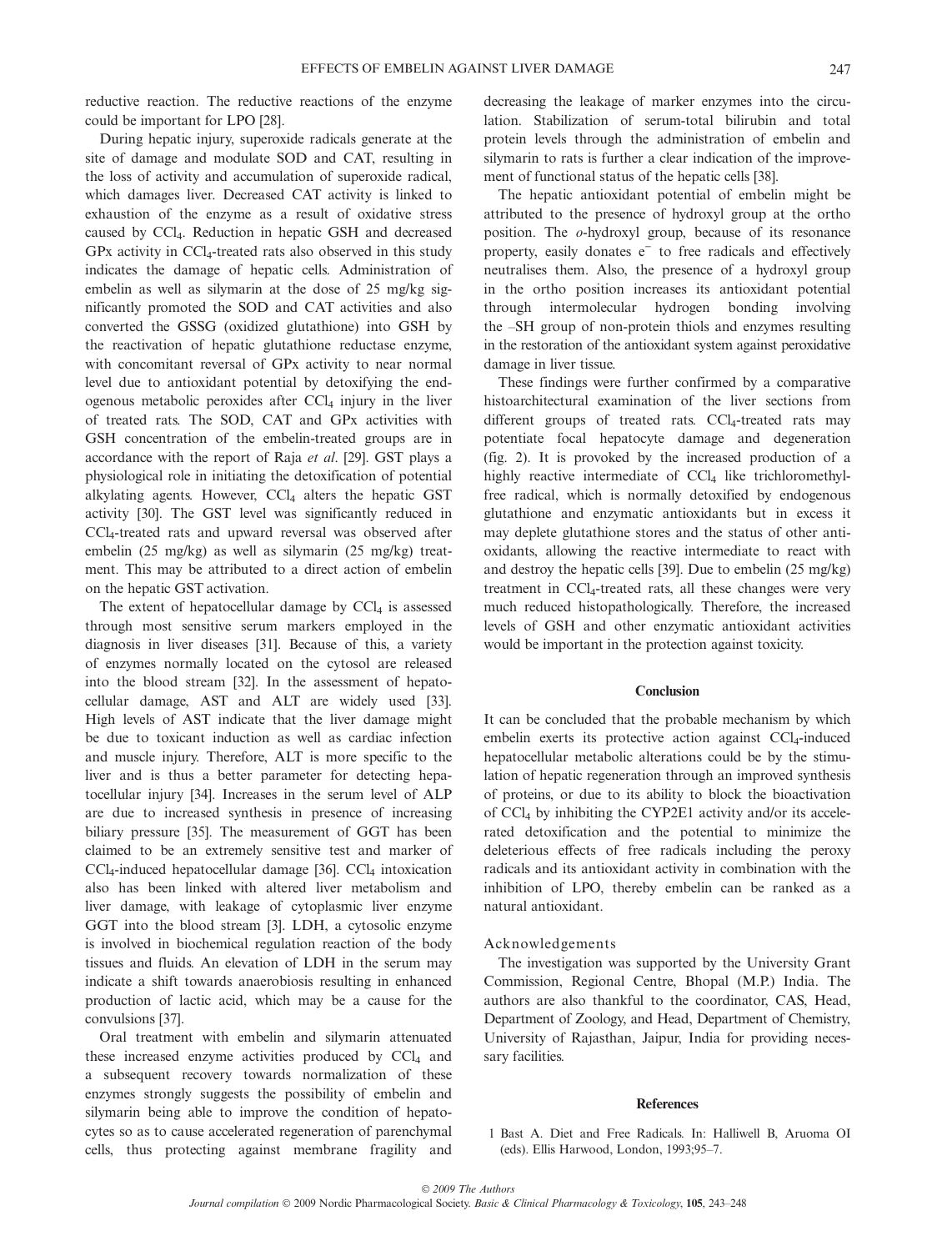- 2 Halliwell B. Free radical and food additives. In: Aruoma OI, Halliwell B (eds). Taylor and Francis, London, 1991;37–42.
- 3 Kamalakkannan N, Rukkumani R, Verma PS, Viswanathan P, Rajasekharan KN, Menon VP. Comparative effects of curcumin and an analogue of curcumin in carbon tetrachloride-induced hepatotoxicity in rats. Basic Clin Pharmcol Toxicol 2005;97:12– 21.
- 4 Pradeep K, Mohan CVR, Anand KG, Karthikeyan S. Effect of pretreatment of Cassia fistula Linn. leaf extract against subacute  $\text{CCl}_4$ -induced hepatotoxicity in rats. Indian J Exp Biol 2005;43:526–30.
- 5 Bhandari U, Kanojia R, Pillai KK. Effect of ethanolic extract of Embelia ribes on dyslipidemia in diabetic rats. Int J Exp Diabetes Res 2002;3:159–62.
- 6 Bhandari U, Jain N, Pillai KK. Further studies on antioxidant potential and protection of pancreatic beta-cells by Embelia ribes in experimental diabetes. Exp Diabetes Res 2007;15:1–6.
- 7 Kirtikar KR, Basu BD. Indian Medicinal Plants. In: Blatter E, Caius JF, Mhaskar KS (eds). Vol 6. Oriental Enterprises, Deheradun, 2001;2045–8.
- 8 Chitra M, Sukumar E, Suja V, Devi CS. Antitumor, antiinflammatory and analgesic property of emblin, a plant product. Chemotherapy 1994;40:109–13.
- 9 Xu M, Cui J, Fu H, Proksch P, Lin W, Li M. Embelin derivatives and their anticancer activity through microtubule disassembly. Planta Med 2005;71:944–8.
- 10 Sreepriya M, Bali G. Chemopreventive effects of embelin and curcumin against N-nitrosodiethylamine/phenobarbital-induced hepatocarcinogenesis in wistar rats. Fitoterapia 2005:76:549–55.
- 11 Joshi R, Kamat JP, Mukherjee T. Free radical scavenging reactions and antioxidant activity of embelin: Biochemical and radiolytic studies. Chem Biol Interact 2007;167:125–34.
- 12 Hao K, Ali M, Siddiqui AW. New compounds from the seeds of Embelia ribes Burm. Pharmazie 2005;60:69–71.
- 13 Marklund S, Marklund G. Involvement of superoxide anion radical in auto-oxidation of pyrogallol and a convenient assay for superoxide dismutase. Eur J Biochem 1974;47:469–74.
- 14 Aebi H. Catalase in vitro. In: Colowick SP, Kaplan NO (eds). Methods in Enzymology. Vol 105. Academic Press. New York,  $1984 \cdot 121 - 6$
- 15 Moron MS, Depierre JW, Mannervick B. Levels of glutathione, glutathione reductase and glutathione-s-transferase activities in rat lung and liver. Biochem Biophys Acta 1979;582:67–78.
- 16 Paglia DE, Velentine WM. Studies on the quantitative and qualitative characterization of erythrocyte glutathione peroxidase. J Lab Clin Med 1967;70:158–69.
- 17 Habig WH, Pabst MJ, Jacoby WB. Glutathione-s-transferasethe first step in mercapturic acid formation. J Biol Chem 1974;249:7130–9.
- 18 Ohkawa H, Ohishi N, Yagi K. Assay for lipid peroxidation in animal tissue by thiobarbituric acid reaction. Anal Biochem 1979;95:351–3.
- 19 Schneider WC, Hogeboom GH. Intracellular distribution of enzymes. V. Further studies on the distribution of cytochrome c in rat liver homogenates. J Biol Chem 1950;183:123–8.
- 20 Omura T, Sato R. The carbon monoxide binding pigment of liver microsomes. J Biol Chem 1964;239:2370–8.
- 21 Brent JA, Rumack BH. Role of free radicals in toxic hepatic injury II. Clin Toxicol 1993;31:173–96.
- 22 Weber LWD, Bull M, Stamsfl A. Hepatotoxicity and mechanism of action of haloalkans: carbon tetrachloride as a toxicological model. Crit Rev Toxicol 2003;33:105–36.
- 23 Gupta M, Mazumdar UK, Kumar RS, Sivakumar T, Gomathi P, Rajeshwar Y. Antioxidant defense system induced by a methanol extract of Caesalpinia bonducella in rat liver. Pharmaceuti Biol 2005;43:411–9.
- 24 Bassio E, Benelli C, Pirola O. Effect of the flavonolignans of Silybum marianum L. on lipid peroxidation in rat liver microsomes and freshly isolated hepatocytes. Pharmacal Res 1992;25:147–54.
- 25 Mandal PK, Bishayee A, Chatterjee M. Stimulation of tissue repair by *Mikania cordata* root extract in carbon tetrachlorideinduced liver injury in mice. Phytother Res 1993;7:103–5.
- 26 Allis JW, Brown BL, Simmons JE, Hatch GE, McDonald A, House DE. Methanol potentation of carbon tetrachloride hepatotoxicity: the central role of cytochrome P-450. Toxicology 1996;112:131–40.
- 27 Zanger RC, Benson JM, Burnett VL, Springer DL. Cytochrome P 450 2E1 is the primary enzyme responsible for low-dose carbon tetrachloride mechanism in human liver microsomes. Chemico-Biological Interaction 2000;125:233–43.
- 28 Brattin WJ, Glende EA Jr, Recknagel RO. Pathological mechanisms in carbon tetrachloride hepatotoxicity. Free Radic Biol Med 1985;1:27–38.
- 29 Raja S, Nazeer Ahamed KFH, Kumar V, Mukherjee K, Bandyopadhyay A, Mukherjee PK. Antioxidant effect of Cytisus scoparius against carbon tetrachloride treated liver injury in rats. J Ethnopharmacol 2007;109:41–7.
- 30 Aniya Y, Anders MW. Alternation in hepatic glutathione-stransferase and release into serum after treatment with bromobenzene and carbon tetrachloride. Biochemical Pharmacol 1985;39:4239–44.
- 31 Pari L, Kumar AN. Hepatoprotective activity of Moringa oleifera on antitubercular drug induced liver damage in rats. J Med Food 2002;5:171–7.
- 32 Recknagel RO, Glende EA Jr, Dolak JA, Waller RL. Mechanisms of carbon tetrachloride toxicity. Pharmacol Therap 1989;43:139–45.
- 33 Jain A, Soni M, Deb L, Jain A, Rout SP, Gupta VB et al. Antioxidant and hepatoprotective activity of ethanolic and aqueous extract of Momordica dioica Roxb. leaves. J Ethnopharmacol 2008;115:61–6.
- 34 Willianson EM, Okpako, DT, Evans FJ. Selection, Preparation and Pharmacological Evaluation of Plant Material. John Wiley, Chichester, UK, 1996.
- 35 Moss DW, Butterworth PJ. Enzymology and Medicine. Pitman Medical, London, 1974;139.
- 36 Venukumar MR, Latha MS. Effect of Coscinium fenestratum on hepatotoxicity in rats. Indian J Exp Biol 2004;42:792–7.
- 37 Manna S, Bhattacharyya D, Basak DK, Mandal TK. Single oral dose toxicity study of a-cypermethrin in rats. Indian J Pharmacal 2004;36:25–8.
- 38 Bishayee A, Sarkar A, Chatterjee M. Hepatoprotective activity of carrot (Daucus carota L.) against carbon tetrachloride intoxication in mouse liver. J Ethnopharmacol 1995;47:69–74.
- 39 Pessayre D, Larrey D, Brentano FC, Benhamon JP. Drug interaction and hepatitis produced by some macrolide antibiotics. J Antimicrob Chemother 1985;16:181–94.